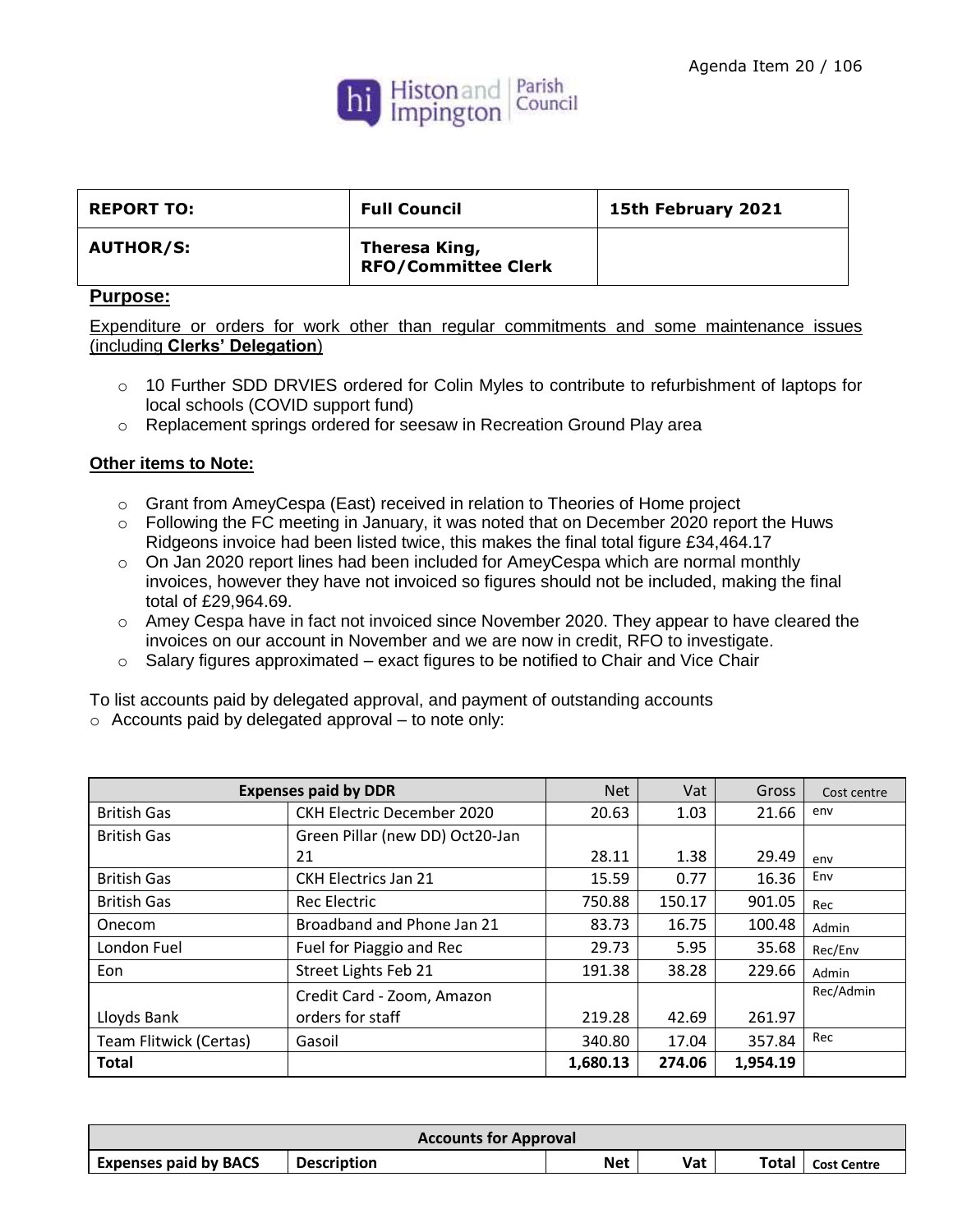| <b>Brushes North West</b>        | Brushes for grounds upkeep                                                                                                                                                                                                                                                                                                                                                        | 103.00    | 20.60    | 123.60    | rec                           |
|----------------------------------|-----------------------------------------------------------------------------------------------------------------------------------------------------------------------------------------------------------------------------------------------------------------------------------------------------------------------------------------------------------------------------------|-----------|----------|-----------|-------------------------------|
|                                  | Cleaning equipment for ground                                                                                                                                                                                                                                                                                                                                                     |           |          |           |                               |
| <b>CSA Cleaning</b>              | staff                                                                                                                                                                                                                                                                                                                                                                             | 42.25     | 8.45     | 50.70     | rec                           |
| <b>Print Out</b>                 | Lamination of notices                                                                                                                                                                                                                                                                                                                                                             | 11.00     | 2.20     | 13.20     | Admin                         |
| <b>Hovells Cleaning Services</b> | Bus shelter cleaning                                                                                                                                                                                                                                                                                                                                                              | 70.00     |          | 70.00     | Env                           |
| S J Pollard                      | Inv 0222 Clearing drain 12 New<br>Road                                                                                                                                                                                                                                                                                                                                            | 125.00    | 25.00    | 150.00    | Rec                           |
| S J Pollard                      | Inv 0225 Repair to Rec Play Area<br>gate                                                                                                                                                                                                                                                                                                                                          | 128.00    | 25.60    | 153.60    | Env                           |
| CambSAR                          | Donation (Proposed that Histon &<br>Impington Parish Council in accordance<br>with its powers under sections 137 and<br>139 of the Local Government Act 1972,<br>should incur the following expenditure<br>which, in the opinion of the Council, is in<br>the interests of the area or its inhabitants<br>and will benefit them in a manner<br>commensurate with the expenditure) | 150.00    |          | 150.00    | S137                          |
| SP Landscapes                    | <b>Hillier Statues</b>                                                                                                                                                                                                                                                                                                                                                            | 2,800.00  | 560.00   | 3,360.00  | Env/Cap Bid                   |
| Lloyds Letchworth                | Gang mower maintenance                                                                                                                                                                                                                                                                                                                                                            | 995.80    | 199.16   | 1,194.96  | Rec                           |
| Berrycroft                       | Algiclear                                                                                                                                                                                                                                                                                                                                                                         | 108.00    | 21.60    | 129.60    | Rec                           |
| Berrycroft                       | Iron Sulphate                                                                                                                                                                                                                                                                                                                                                                     | 141.90    | 28.38    | 170.28    | Rec                           |
| Avocet                           | Office clean Jan                                                                                                                                                                                                                                                                                                                                                                  | 144.00    | 28.80    | 172.80    | Admin                         |
| <b>Ben Burgess</b>               | Allett mower service                                                                                                                                                                                                                                                                                                                                                              | 765.15    | 153.02   | 918.17    | Rec                           |
| Ridgeons                         | Sand for Village Green                                                                                                                                                                                                                                                                                                                                                            | 148.96    | 29.79    | 178.75    | Env                           |
| S Whyatt                         | <b>Christmas Lights</b>                                                                                                                                                                                                                                                                                                                                                           | 550.00    |          | 550.00    | Env                           |
| Came & Co                        | Cyber Insuracne renewal                                                                                                                                                                                                                                                                                                                                                           | 319.20    |          | 319.20    | Admin                         |
| M11 Administration               | Wages, NI and pension                                                                                                                                                                                                                                                                                                                                                             | 11,103.54 | 0.00     | 11,103.54 | Administration                |
|                                  | Rec Groundsman & Ranger<br>expenses                                                                                                                                                                                                                                                                                                                                               | 50.53     | 0.00     | 50.53     | Recreation,<br>Administration |
|                                  | AOE - SCDC                                                                                                                                                                                                                                                                                                                                                                        | 146.49    | 0.00     | 146.49    | Administration                |
| <b>By Cheque:</b>                |                                                                                                                                                                                                                                                                                                                                                                                   |           |          |           |                               |
| AmecyCespa (East) Ltd            | Third Party Funding to receive<br>grant                                                                                                                                                                                                                                                                                                                                           | 1,235.63  |          | 1,235.63  | Environment                   |
| <b>Total</b>                     |                                                                                                                                                                                                                                                                                                                                                                                   | 19,138.45 | 1,102.60 | 20,241.05 |                               |

| <b>To Note:</b>                 |                                       |                    |  |  |  |
|---------------------------------|---------------------------------------|--------------------|--|--|--|
|                                 | Accounts paid in 16.01.21 to 14.02.21 |                    |  |  |  |
| <b>Net Income</b>               |                                       | <b>Cost Centre</b> |  |  |  |
|                                 |                                       |                    |  |  |  |
| <b>Allotment Fees</b>           | 12.00                                 | Environment        |  |  |  |
| <b>Burial Fees</b>              | 310.00                                | Environment        |  |  |  |
| Club Receipts                   | 0.00                                  | Recreation         |  |  |  |
| Asset Income                    | 119.23                                | Recreation         |  |  |  |
| <b>Ground Takings</b>           | 62.50                                 | Recreation         |  |  |  |
| <b>Sports Courts</b>            | 41.66                                 | Recreation         |  |  |  |
| <b>Refuse Collection School</b> | 0.00                                  | Environment        |  |  |  |